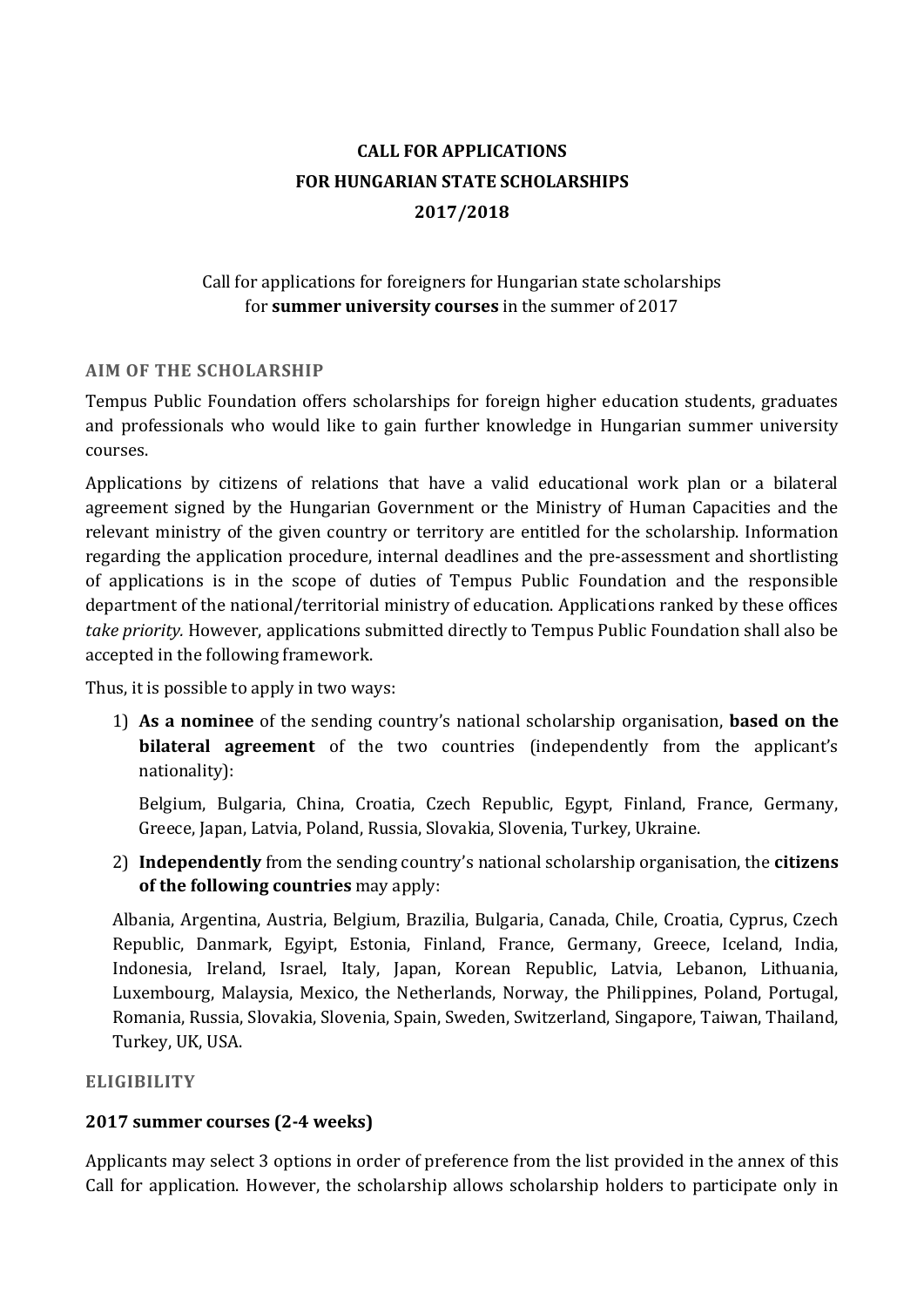one course. The placement of the applicants depend on the capacity of the receiving institutions, so applicants may be accepted in either of the institutions they selected previously, independently from their order of preference.

## CASES OF NON-ELIGIBILITY

- Foreign citizens with an immigration/ settlement permit or in the course of applying for such a permit in Hungary, or dual citizens
- **Foreign citizens with permanent residence in Hungary**
- $\rightarrow$  Foreign citizens employed on a permanent basis as defined by the Hungarian Labour Law
- $\rightarrow$  Students in employment applying for part-time or correspondence study programmes

## AGE LIMIT FOR APPLICANTS

For all types of state scholarships applicants must be over 18 at the time of submitting the application. There is no age limit.

## **FURTHER INFORMATION**

## **Only one application may be submitted.**

In case of receiving other **simultaneous scholarships covered by the Hungarian state**, applicants are not eligible for the state scholarship.

For the same period only one scholarship by Tempus Public Foundation may be used.

Scholarship-holders must stay in Hungary during the entire period of their studies or research, excluding school and bank holidays.

# **Scholarships have to be implemented during the summer of 2017.**

## **Postponement**

The granted scholarship can only be used within the utilization period indicated in the call, so it cannot be postponed to the following academic year.

# **Resignation**

In case the applicant cannot or do not want to use the scholarship within the period approved by the decision of TPF, a new application for the following academic year has to be submitted. The applicant is requested to inform his/her TPF contact person by email, as well as the host institution, without delay (see TPF's contact persons for bilateral state scholarship countries here: http://tka.hu/international-programmes/4133/information-for-applicants).

## **Vis maior**

The scholarship holder is entitled to interrupt/finish the scholarship due to a vis maior situation occuring during his/her scholarship period. In this case, the scholarship holder has to inform his/her TPF contact person by email, as well as the host institution, without delay (see TPF's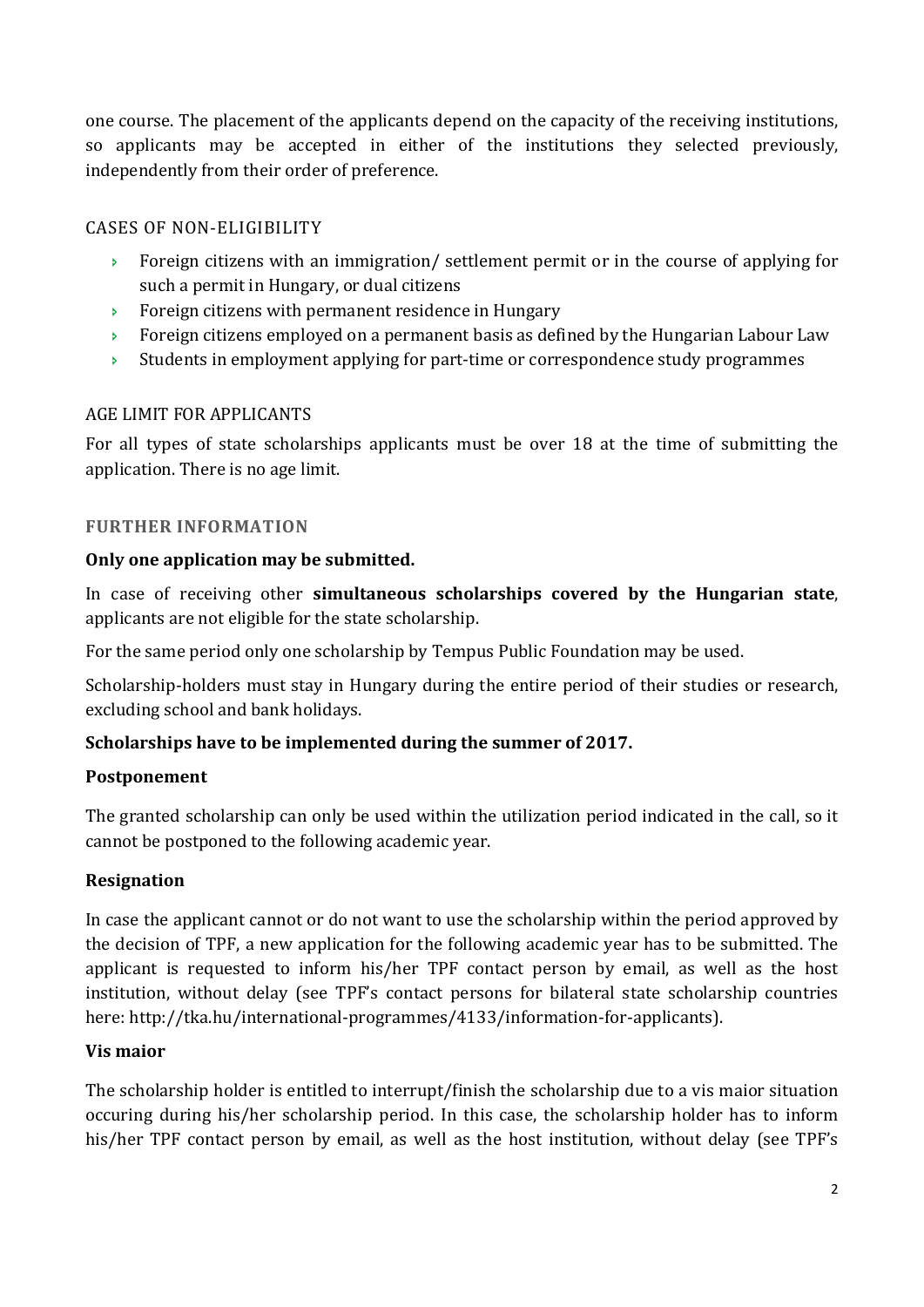contact persons for bilateral state scholarship countries here: http://tka.hu/internationalprogrammes/4133/information-for-applicants). After being informed about the vis maior situation, TPF will fix the extent of the time-proportional reimbursement of the grant and will inform the scholarship holder accordingly.

## **SUBMITTING THE APPLICATION**

Applicants should submit their applications **only in the online system** of Tempus Public Foundation (www.scholarship.hu).

**Please note that we can only accept complete applications submitted before the deadline through the online system. Applications submitted via post or e-mail will not be accepted.** 

Before starting the online procedure please read our **Online Application Guide** carefully (http://tka.hu/international-programmes/4133/information-for-applicants)

## **Deadline: 6 March 2017, Monday 11 pm**

**Please note that applications with formal errors and incomplete applications will be automatically rejected.** 

**Please keep your USER ID and PASSWORD used for registration as you will need them later on.** 

Note: Applicants applying under the work plan system should submit their applications and required documents to the organization responsible for scholarships in the sending relation, too. These scholarship offices or responsible ministries work with individual deadlines. Applicants are advised to contact the responsible organisation of their sending relation as soon as possible so that the given relation can officially review, rank and nominate the applications to TPF.

## **APPLICATION PROCEDURE**

The Hungarian party evaluates applications nominated and ranked by partner offices, as well as individually submitted applications and it examines the applicants' eligibility.

It is followed by a formal assessment by Tempus Public Foundation. Formally correct applications will also be evaluated along professional requirements.

Preference is given to applicants nominated by their sending relation in the selection procedure if their applications meet the professional requirements during the evaluation.

Any kind of undue influence on the professional evaluation or the application procedure cause immediate exclusion from the selection procedure.

Scholarships are granted by the Board of Trustees of Tempus Public Foundation in the name of the Minister responsible for education in Hungary. The **list of successful applicants** will be published **on the website** of Tempus Public Foundation in the course of **May-June 2017**.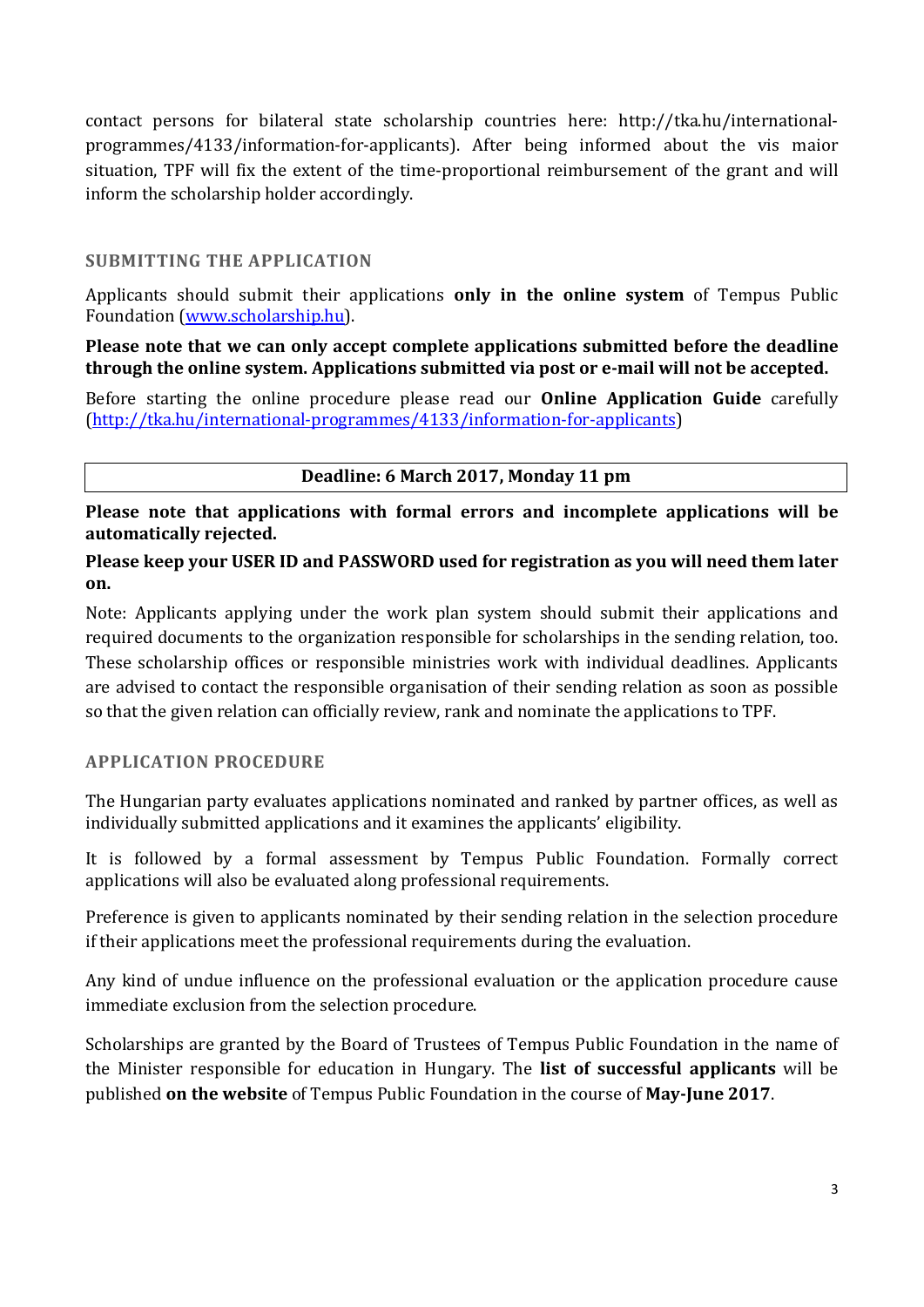All applicants (in case of nomination the national/territorial partner offices, too) will be informed of the final result of the application (awarded scholarship/waiting list/rejection) electronically (in special circumstances, by post, too) by Tempus Public Foundation. At the same time successful applicants will be provided with information concerning the terms and conditions needed to organise their stay in Hungary. In case of research, TPF informs the host institute, as well.

There is no appeal to the decision.

## **DOCUMENTS TO BE SUBMITTED**

Applicants should submit their applications **in the online application system** of Tempus Public Foundation (www.scholarship.hu). It can be reached and filled in **in Hungarian and in English**.

The language of the **documents** (highest degree, language exam, certificate of student status) to be uploaded in the online system can be **Hungarian, English, French or German**. If they are not written in either of these four languages, their **official Hungarian or English translations** must also be attached. Documents with the stamp and signature of the issuing institution on letterhead can be considered as official, there is no need to have it translated by a translator office.

- 1. Application form of Tempus Public Foundation (downloadable from the online system). It is an electronic document only, and *after signing it*, it shall be uploaded scanned.
- 2. Complete professional CV in Hungarian or English attached as a file (e.g. http://europass.cedefop.europa.eu/en/home)
- 3. Letter of motivation minimum 1, maximum 2 pages long
- 4. Transcript of records (original copy and its certified Hungarian or English translation)
	- University students: copy of the transcript of records of the last completed semester at the home institution
	- Graduates: copy of the highest degree/diploma of higher education
- 5. Short description of the grading system (e.g. '30 points' = excellent, etc.)
- 6. Proof of language proficiency (Hungarian and English) required for the summer university course. In case of Hungarian courses if the applicant has Hungarian knowledge it can be any type of Hungarian or English language exam certificate, or a formal certificate (in Hungarian or English) issued by the sending institution/workplace, foreign Hungarian institute or a Hungarian consul, marking the level of the knowledge. Without Hungarian knowledge: any kind of certificate of at least B2 English knowledge because in the courses the mediatory language is English.
- 7. A Letter of Recommendation issued by a teacher of the sending higher education institution/employer (with letterhead and signature)
- 8. Not more than a 3-month-old medical certificate issued by a GP of satisfactory health condition for studies (no contagious disease); (original copy and its authorized Hungarian or English translation). There is no template for it.
- 9. Copy of the picture page of ID card or passport.

# **FINANCIAL PROVISIONS**

The scholarship is the participation fee which includes the classes, accommodation and meals.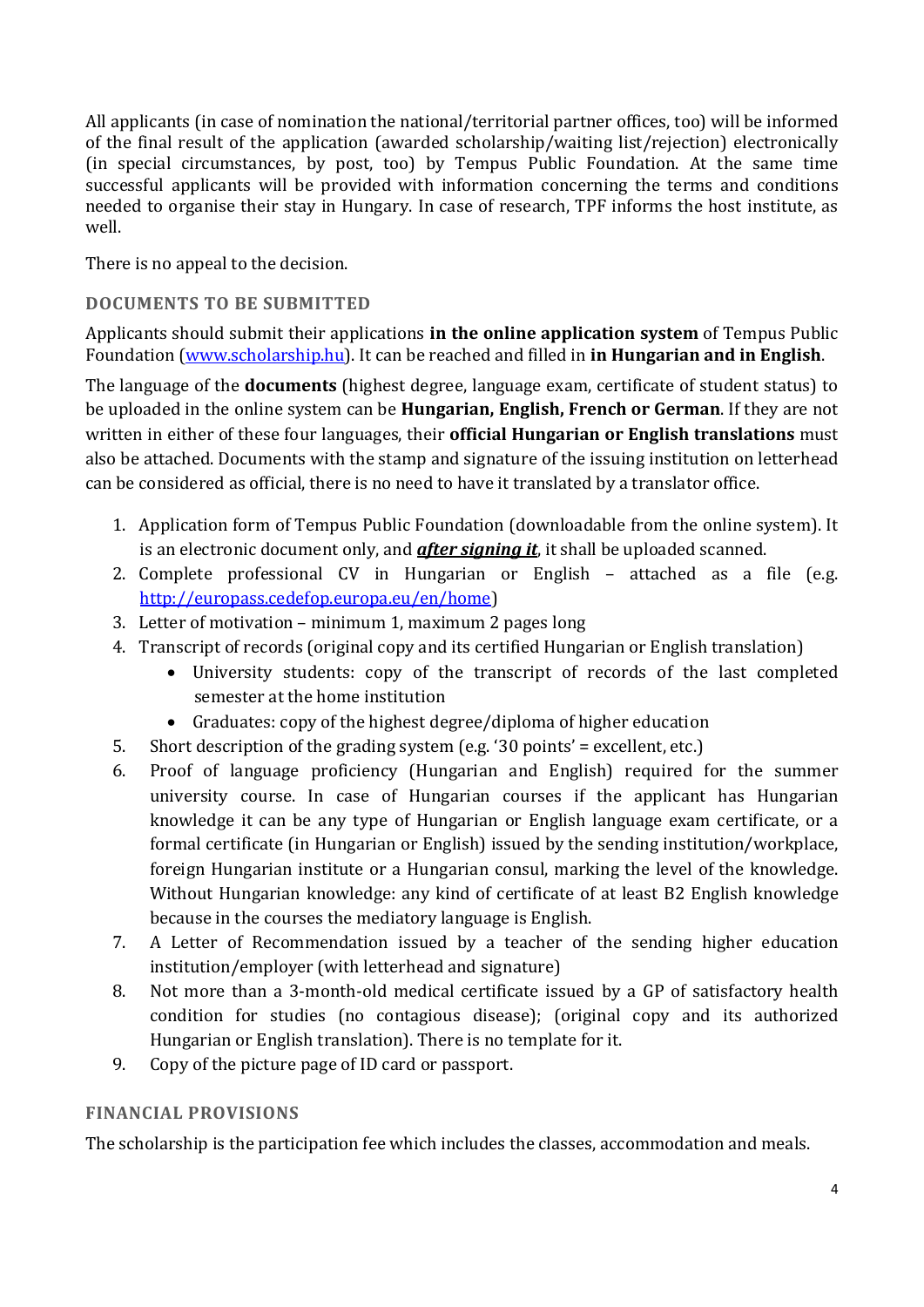State scholarships cannot be awarded at the same time with any other scholarships granted by the Hungarian state. In case scholarship holders are granted another scholarship or get any other financial support (wage) for the same scholarship period, they must withdraw their state scholarship.

The scholarship is meant to cover the living expenses of only one person, it does not necessarily cover all expenses during the scholarship period, so there is no availability for further allowance or visa for accompanying persons.

Apart from the above-mentioned costs, Tempus Public Foundation cannot ensure any other allowance or support.

## **Travel expenses**

Travel expenses to Hungary, within Hungary and back to the country of origin are not covered by Tempus Public Foundation.

## **Entitlement to Healthcare Services**

According to the rules of the European Parliament and Council Regulations 883/2004 (EC) and 987/2009 (EC), scholarship-holders who are citizens of either the European Union, EEA member countries or Switzerland are entitled to healthcare services in medical necessity during their stay in Hungary.

Healthcare services in medical necessity during their stay in Hungary are available for scholarship-holders with the European Health Insurance Card (E111). Medical necessity is determined by the physician who considers the given circumstances. Scholarship-holders should obtain the European Health Insurance Card in their home country prior to the arrival to Hungary.

Further important information: healthcare services can only be provided – according to the equal treatment principle of the European Union - by those healthcare providers that have contractual relations with the National Health Insurance Fund (OEP). The scholarship holder has to cover the costs of those services that are provided by a private healthcare provider that has no contractual relation with OEP.

Citizens of all other countries - who wish to stay in Hungary for more than 1 month - are covered for medical treatment in case of sudden illness by the Hungarian party. This insurance does not cover dentistry services, with the exception of urgent treatments. Health insurance covered by the Hungarian party is only available for scholarship holders under the age of 65.

Scholarship-holders staying in Hungary for less than 1 month and participants of summer university courses are required to make their own arrangements for insurance coverage.

## **MOBILITY REPORT**

Scholarship-holders are required to write an **online professional report and submit the certificate of attendance given by the host institution after completion** of their scholarship period. The report must be submitted within 30 days after finishing their stay in Hungary.

In case scholarship-holders fail to submit the report, they will be excluded from further scholarship opportunities.